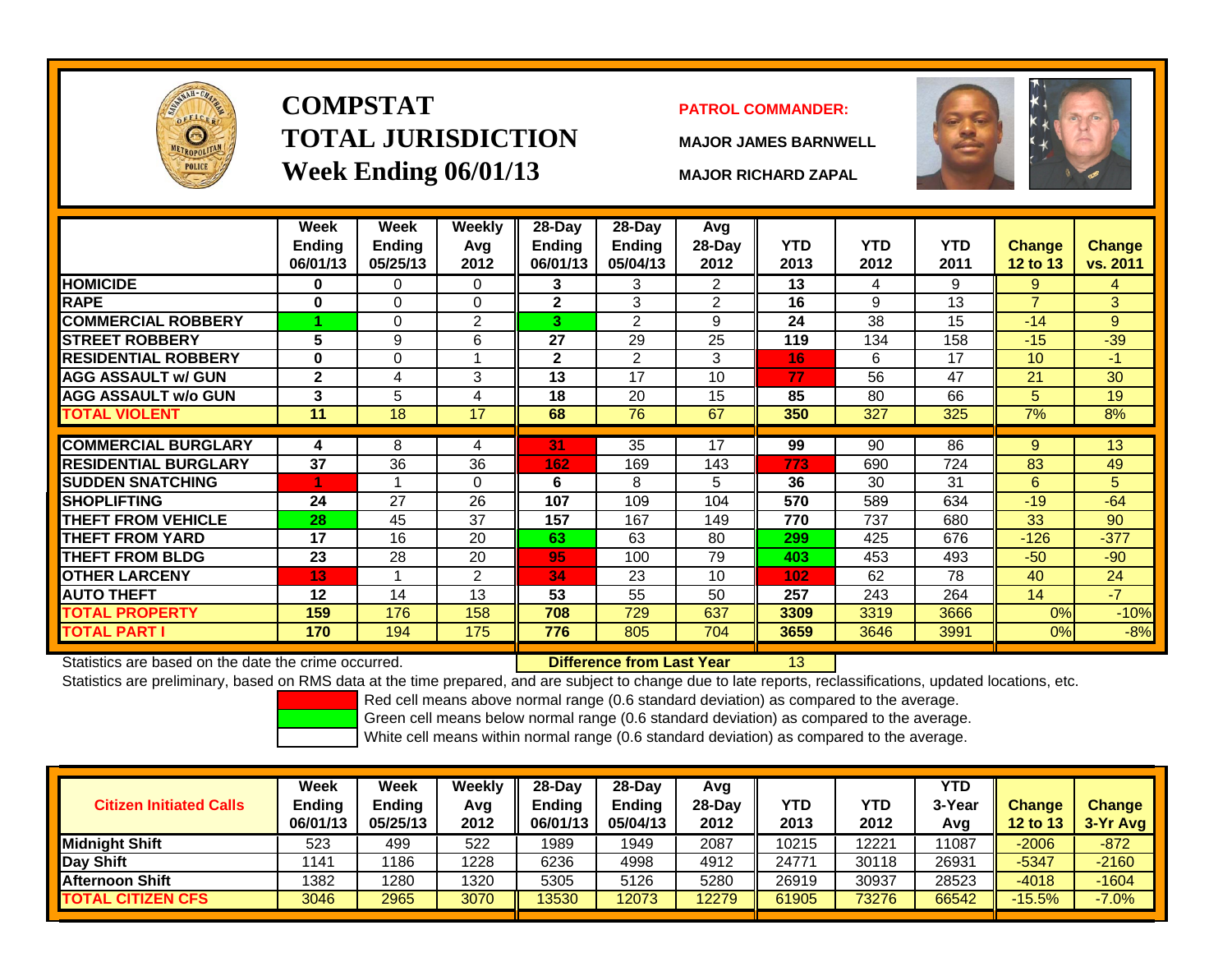

**COMPSTATWEST CHATHAM PRECINCTWeek Ending 06/01/13**

**PRECINCT COMMANDER:**

**CAPT. PHILIP REILLEY**



|                             | Week           | Week           | Weekly         | 28-Day   | $28-Day$      | <b>Avg</b>               |                |            |                |                |                |
|-----------------------------|----------------|----------------|----------------|----------|---------------|--------------------------|----------------|------------|----------------|----------------|----------------|
|                             | <b>Ending</b>  | <b>Ending</b>  | Avg            | Ending   | <b>Ending</b> | 28-Day                   | <b>YTD</b>     | <b>YTD</b> | <b>YTD</b>     | <b>Change</b>  | <b>Change</b>  |
|                             | 06/01/13       | 05/25/13       | 2012           | 06/01/13 | 05/04/13      | 2012                     | 2013           | 2012       | 2011           | 12 to 13       | vs. 2011       |
| <b>HOMICIDE</b>             | 0              | 0              | 0              | 0        | 0             | 0                        |                | $\Omega$   | $\overline{2}$ |                | $-1$           |
| <b>RAPE</b>                 | $\bf{0}$       | $\Omega$       | 0              |          |               |                          | 3              | 3          | 3              | $\Omega$       | $\Omega$       |
| <b>COMMERCIAL ROBBERY</b>   | $\bf{0}$       | $\Omega$       | 0              | $\bf{0}$ | 0             | $\overline{2}$           | 4              | 7          | 3              | $-3$           | $\mathbf{1}$   |
| <b>STREET ROBBERY</b>       | $\bf{0}$       | 0              |                | $\bf{0}$ | 0             | 3                        | 13             | 16         | 17             | $-3$           | $-4$           |
| <b>RESIDENTIAL ROBBERY</b>  | $\bf{0}$       | $\Omega$       | $\Omega$       | $\bf{0}$ | $\Omega$      | $\Omega$                 | 3              | $\Omega$   | 4              | 3              | $-1$           |
| <b>AGG ASSAULT w/ GUN</b>   | $\bf{0}$       | $\Omega$       | $\mathbf 0$    | $\bf{0}$ | $\Omega$      |                          | 8              | 6          | 12             | $\overline{2}$ | $-4$           |
| <b>AGG ASSAULT w/o GUN</b>  | $\overline{2}$ | 0              |                | 6        | 4             | 2                        | 14             | 13         | 16             |                | $-2$           |
| <b>TOTAL VIOLENT</b>        | $\overline{2}$ | $\overline{0}$ | $\overline{2}$ | 7        | 5             | 9                        | 46             | 45         | 57             | 2%             | $-19%$         |
|                             |                |                |                |          |               |                          |                |            |                |                |                |
| <b>COMMERCIAL BURGLARY</b>  | 0              | 0              |                | 0        | 0             | 3                        | 12             |            | 11             | 5              |                |
| <b>RESIDENTIAL BURGLARY</b> |                | 4              | 6              | 13       | 17            | 23                       | 124            | 96         | 122            | 28             | $\overline{2}$ |
| <b>SUDDEN SNATCHING</b>     | $\bf{0}$       | 0              | 0              | $\bf{0}$ | $\Omega$      |                          | $\bf{0}$       | 3          | 5              | $-3$           | $-5$           |
| <b>SHOPLIFTING</b>          | $\mathbf{2}$   |                | 2              | 7        | 5             | 10 <sup>1</sup>          | 61             | 54         | 62             | $\overline{7}$ | $-1$           |
| <b>THEFT FROM VEHICLE</b>   | 3              | 6              | 5              | 15       | 18            | 22                       | 102            | 96         | 115            | 6              | $-13$          |
| <b>THEFT FROM YARD</b>      | 3              | 5              | 3              | 8        | 6             | 13                       | 40             | 77         | 112            | $-37$          | $-72$          |
| <b>THEFT FROM BLDG</b>      | 4              | $\overline{2}$ | 3              | 11       | 13            | 12                       | 59             | 84         | 80             | $-25$          | $-21$          |
| <b>OTHER LARCENY</b>        | $\bf{0}$       | 0              | 0              | $\bf{0}$ |               | 2                        | $\overline{7}$ | 10         | 17             | $-3$           | $-10$          |
| <b>AUTO THEFT</b>           | $\mathbf{2}$   | $\overline{2}$ | 2              | 9        | 8             | $\overline{\phantom{a}}$ | 39             | 32         | 66             | $\overline{7}$ | $-27$          |
| <b>TOTAL PROPERTY</b>       | 15             | 20             | 23             | 63       | 68            | 91                       | 444            | 459        | 590            | $-3%$          | $-25%$         |
| <b>TOTAL PART I</b>         | 17             | 20             | 25             | 70       | 73            | 101                      | 490            | 504        | 647            | $-3%$          | $-24%$         |

Statistics are based on the date the crime occurred. **Difference from Last Year** 

Statistics are preliminary, based on RMS data at the time prepared, and are subject to change due to late reports, reclassifications, updated locations, etc.

-14

Red cell means above normal range (0.6 standard deviation) as compared to the average.

Green cell means below normal range (0.6 standard deviation) as compared to the average.

| <b>Citizen Initiated Calls</b> | Week<br>Ending<br>06/01/13 | <b>Week</b><br><b>Ending</b><br>05/25/13 | Weekly<br>Avg<br>2012 | 28-Dav<br><b>Endina</b><br>06/01/13 | 28-Dav<br>Endina<br>05/04/13 | Avg<br>28-Day<br>2012 | YTD<br>2013 | YTD<br>2012 | YTD<br>3-Year<br>Avg | <b>Change</b><br><b>12 to 13</b> | <b>Change</b><br>3-Yr Avg |
|--------------------------------|----------------------------|------------------------------------------|-----------------------|-------------------------------------|------------------------------|-----------------------|-------------|-------------|----------------------|----------------------------------|---------------------------|
| <b>Midnight Shift</b>          | 97                         | 100                                      | 100                   | 393                                 | 373                          | 401                   | 2000        | 2413        | 2157                 | $-413$                           | $-157$                    |
| Day Shift                      | 242                        | 238                                      | 248                   | 2367                                | 930                          | 993                   | 5032        | 5876        | 5394                 | $-844$                           | $-362$                    |
| <b>Afternoon Shift</b>         | 280                        | 244                                      | 271                   | 1030                                | 937                          | 1086                  | 5427        | 6086        | 5737                 | $-659$                           | $-310$                    |
| <b>TOTAL CITIZEN CFS</b>       | 619                        | 619                                      | 620                   | 3790                                | 2240                         | 2479                  | 12459       | 14375       | 13287                | $-13.3%$                         | $-6.2%$                   |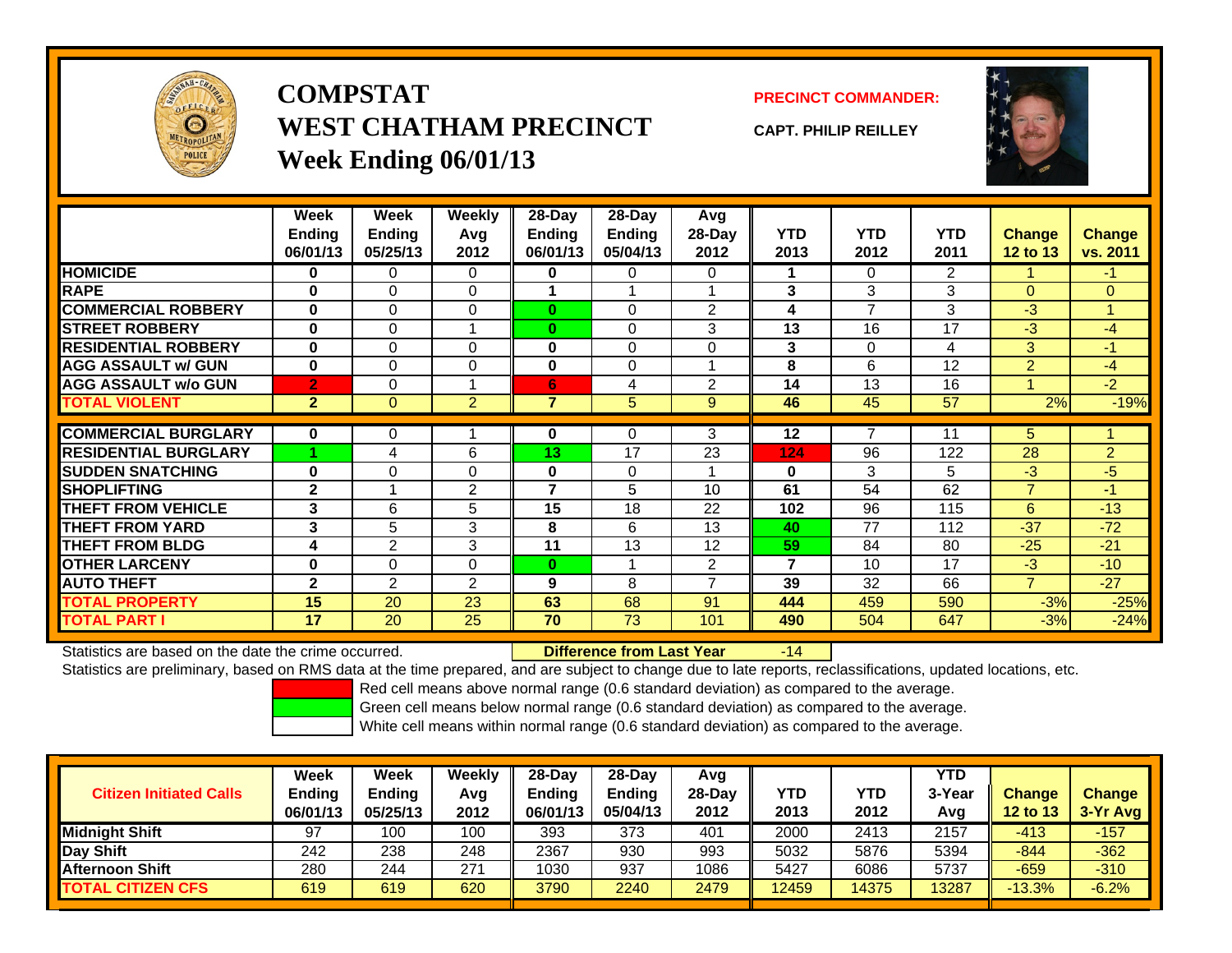

## **COMPSTATDOWNTOWN PRECINCTWeek Ending 06/01/13**

### **PRECINCT COMMANDER:**

**CAPT. MIKE WILKINS**



|                             | Week           | Week           | <b>Weekly</b> | $28$ -Day               | $28$ -Day      | Avg            |              |                |            |                 |                |
|-----------------------------|----------------|----------------|---------------|-------------------------|----------------|----------------|--------------|----------------|------------|-----------------|----------------|
|                             | <b>Ending</b>  | <b>Ending</b>  | Avg           | Ending                  | <b>Ending</b>  | 28-Day         | <b>YTD</b>   | <b>YTD</b>     | <b>YTD</b> | <b>Change</b>   | <b>Change</b>  |
|                             | 06/01/13       | 05/25/13       | 2012          | 06/01/13                | 05/04/13       | 2012           | 2013         | 2012           | 2011       | <b>12 to 13</b> | vs. 2011       |
| <b>HOMICIDE</b>             | $\bf{0}$       | 0              | $\Omega$      | $\mathbf{2}$            | 2              |                | 4            | $\Omega$       | 3          | 4               |                |
| <b>RAPE</b>                 | $\bf{0}$       | $\Omega$       | $\Omega$      | $\bf{0}$                | $\Omega$       | $\Omega$       | 4            | $\overline{2}$ | 3          | $\overline{2}$  |                |
| <b>COMMERCIAL ROBBERY</b>   | $\bf{0}$       | $\Omega$       | $\Omega$      | $\mathbf 0$             | $\Omega$       |                | $\mathbf{2}$ | 6              | 0          | -4              | $\overline{2}$ |
| <b>STREET ROBBERY</b>       | 3              | 5              | 2             | 17                      | 17             | 8              | 50           | 44             | 41         | 6               | 9              |
| <b>RESIDENTIAL ROBBERY</b>  | $\bf{0}$       | $\Omega$       | $\Omega$      | 1                       | $\overline{A}$ | 4              | 4            | 2              | 3          | 2               | A              |
| <b>AGG ASSAULT w/ GUN</b>   | $\bf{0}$       | 1              |               | $\overline{\mathbf{5}}$ | 7              | 2              | 20           | 10             | 9          | 10              | 11             |
| <b>AGG ASSAULT w/o GUN</b>  |                |                |               | 4                       | 4              | 5              | 19           | 21             | 14         | $-2$            | 5              |
| <b>TOTAL VIOLENT</b>        | 4              | $\overline{7}$ | 4             | 29                      | 31             | 17             | 103          | 85             | 73         | 21%             | 41%            |
| <b>COMMERCIAL BURGLARY</b>  | $\bf{0}$       |                |               | 5                       | 6              | $\overline{2}$ | 10           | 15             | 13         | -5              | $-3$           |
| <b>RESIDENTIAL BURGLARY</b> | $\bf{0}$       |                | 3             | 20                      | 26             | 12             | 78           | 67             | 72         | 11              | 6              |
|                             |                | 5              |               |                         |                |                |              |                |            |                 |                |
| <b>SUDDEN SNATCHING</b>     | и              |                | $\Omega$      | 3                       | $\overline{2}$ | $\overline{2}$ | 18           | 13             | 10         | 5               | 8              |
| <b>SHOPLIFTING</b>          | 5              | 3              | 3             | 16                      | 13             | 11             | 66           | 55             | 62         | 11              | 4              |
| <b>THEFT FROM VEHICLE</b>   | 6              | 8              | 7             | 39                      | 41             | 29             | 160          | 167            | 103        | $-7$            | 57             |
| <b>THEFT FROM YARD</b>      | $\overline{2}$ | 6              | 5             | 21                      | 25             | 19             | 95           | 88             | 178        | $\overline{7}$  | $-83$          |
| <b>THEFT FROM BLDG</b>      | 4              | 4              | 5             | 17                      | 18             | 18             | 74           | 102            | 109        | $-28$           | $-35$          |
| <b>OTHER LARCENY</b>        | $\overline{4}$ | 1              |               | 12                      | 9              | $\overline{2}$ | 24           | 14             | 24         | 10              | $\Omega$       |
| <b>AUTO THEFT</b>           | 3              | 3              | 2             | 8                       | 7              | 8              | 48           | 43             | 29         | 5               | 19             |
| <b>TOTAL PROPERTY</b>       | 25             | 29             | 25            | 141                     | 147            | 104            | 573          | 564            | 600        | 2%              | $-5%$          |
| <b>TOTAL PART I</b>         | 29             | 36             | 30            | 170                     | 178            | 121            | 676          | 649            | 673        | 4%              | $0\%$          |

Statistics are based on the date the crime occurred. **Difference from Last Year** 

r 27

Statistics are preliminary, based on RMS data at the time prepared, and are subject to change due to late reports, reclassifications, updated locations, etc.

Red cell means above normal range (0.6 standard deviation) as compared to the average.

Green cell means below normal range (0.6 standard deviation) as compared to the average.

|                                | Week          | Week          | Weekly | $28-Day$      | $28-Day$      | Avg    |       |            | <b>YTD</b> |               |               |
|--------------------------------|---------------|---------------|--------|---------------|---------------|--------|-------|------------|------------|---------------|---------------|
| <b>Citizen Initiated Calls</b> | <b>Ending</b> | <b>Ending</b> | Avg    | <b>Ending</b> | <b>Endina</b> | 28-Dav | YTD   | <b>YTD</b> | 3-Year     | <b>Change</b> | <b>Change</b> |
|                                | 06/01/13      | 05/25/13      | 2012   | 06/01/13      | 05/04/13      | 2012   | 2013  | 2012       | Avg        | 12 to 13      | $3-Yr$ Avg    |
| <b>Midnight Shift</b>          | 130           | 120           | 120    | 458           | 413           | 480    | 2347  | 2761       | 2539       | $-414$        | $-192$        |
| Day Shift                      | 209           | 224           | 210    | 892           | 913           | 838    | 4479  | 5183       | 4715       | $-704$        | $-236$        |
| <b>Afternoon Shift</b>         | 280           | 246           | 222    | 984           | 937           | 889    | 4861  | 5372       | 4980       | $-511$        | $-119$        |
| <b>TOTAL CITIZEN CFS</b>       | 619           | 590           | 552    | 2334          | 2263          | 2207   | 11687 | 13316      | 2234       | $-12.2%$      | $-4.5%$       |
|                                |               |               |        |               |               |        |       |            |            |               |               |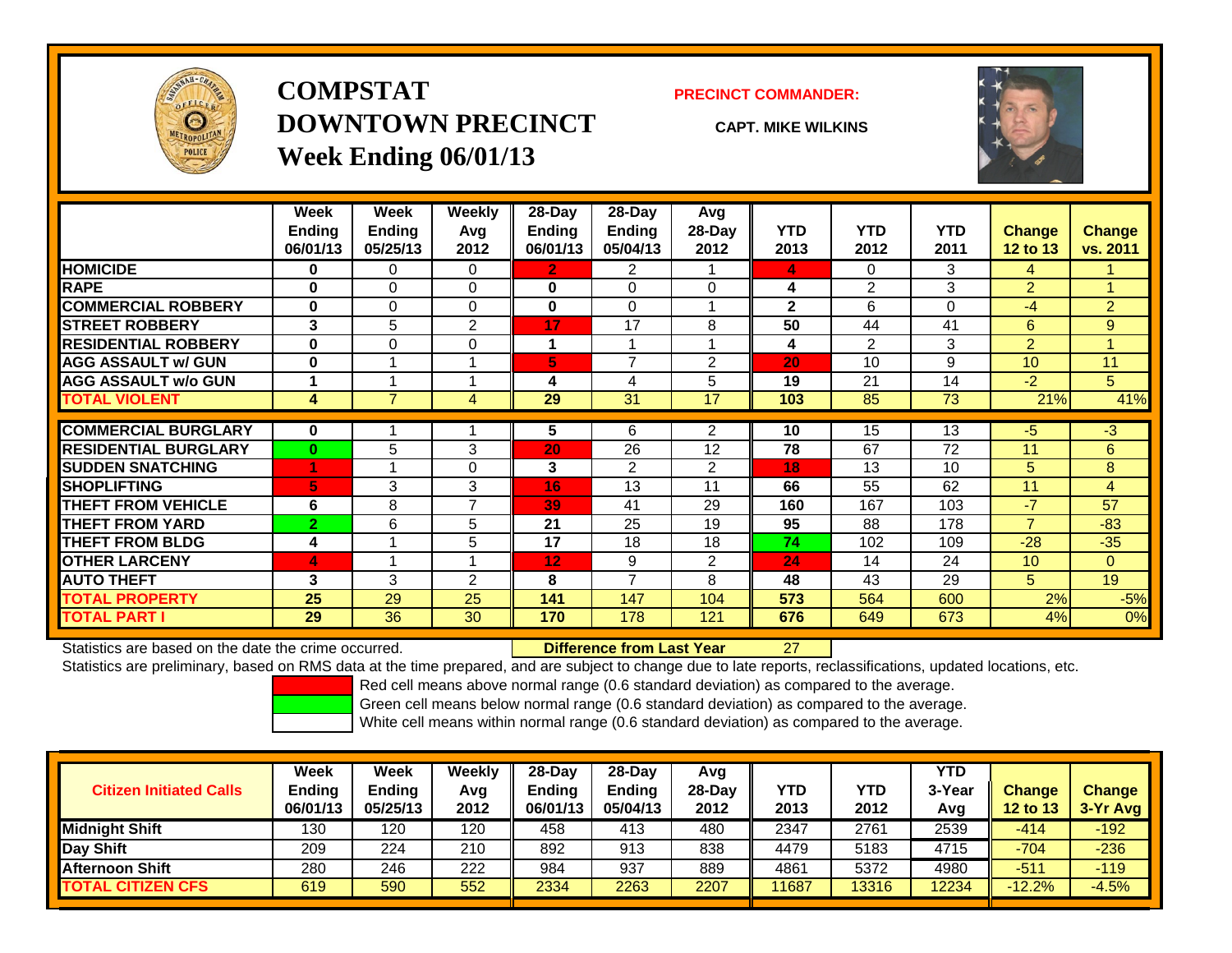

# **COMPSTATCENTRAL PRECINCT CAPT. DEVONN ADAMSWeek Ending 06/01/13**

**PRECINCT COMMANDER:**



|                             | Week<br><b>Ending</b><br>06/01/13 | Week<br><b>Ending</b><br>05/25/13 | <b>Weekly</b><br>Avq<br>2012 | 28-Day<br>Ending<br>06/01/13 | 28-Day<br><b>Ending</b><br>05/04/13 | Avg<br>28-Day<br>2012 | <b>YTD</b><br>2013 | <b>YTD</b><br>2012 | <b>YTD</b><br>2011 | <b>Change</b><br>12 to 13 | <b>Change</b><br>vs. 2011 |
|-----------------------------|-----------------------------------|-----------------------------------|------------------------------|------------------------------|-------------------------------------|-----------------------|--------------------|--------------------|--------------------|---------------------------|---------------------------|
| <b>HOMICIDE</b>             | 0                                 | 0                                 | 0                            |                              |                                     |                       | 4                  | 3                  | 0                  |                           | 4                         |
| <b>RAPE</b>                 | $\bf{0}$                          | $\Omega$                          | 0                            |                              |                                     | 0                     | 3                  | $\Omega$           | 3                  | 3                         | $\overline{0}$            |
| <b>COMMERCIAL ROBBERY</b>   | $\bf{0}$                          | $\Omega$                          | $\Omega$                     |                              |                                     | $\overline{2}$        | 5                  | 6                  | $\overline{2}$     | $-1$                      | $\overline{3}$            |
| <b>STREET ROBBERY</b>       |                                   |                                   | $\overline{2}$               | 3                            | 4                                   | $\overline{ }$        | 28                 | 33                 | 54                 | $-5$                      | $-26$                     |
| <b>RESIDENTIAL ROBBERY</b>  | $\bf{0}$                          | $\Omega$                          | 0                            | 0                            | 0                                   | $\Omega$              | 3                  | $\overline{2}$     | 1                  |                           | $\overline{2}$            |
| <b>AGG ASSAULT w/ GUN</b>   | $\overline{2}$                    | 2                                 |                              | 4                            | 4                                   | 4                     | 22                 | 19                 | 18                 | 3                         | $\overline{4}$            |
| <b>AGG ASSAULT w/o GUN</b>  | $\bf{0}$                          | $\overline{2}$                    |                              | 5                            | $\overline{ }$                      | 3                     | 25                 | 17                 | 16                 | 8                         | 9                         |
| <b>TOTAL VIOLENT</b>        | $\mathbf{3}$                      | 5                                 | 4                            | 15                           | 18                                  | 16                    | 90                 | 80                 | 94                 | 13%                       | $-4%$                     |
| <b>COMMERCIAL BURGLARY</b>  | 3                                 |                                   |                              | 10                           | 10                                  |                       | 34                 | 17                 | 36                 | 17                        | -2                        |
|                             |                                   | 4                                 |                              |                              |                                     | 4                     |                    |                    |                    |                           |                           |
| <b>RESIDENTIAL BURGLARY</b> | 12                                | 8                                 | 10                           | 54                           | 53                                  | 39                    | 210                | 199                | 200                | 11                        | 10                        |
| <b>SUDDEN SNATCHING</b>     | $\bf{0}$                          | $\Omega$                          | 0                            |                              | $\overline{2}$                      |                       | 6                  | 6                  | 10                 | $\mathbf{0}$              | $-4$                      |
| <b>SHOPLIFTING</b>          |                                   |                                   | 4                            | $\mathbf{2}$                 | 5                                   | 4                     | 41                 | 14                 | 30                 | 27                        | 11                        |
| <b>THEFT FROM VEHICLE</b>   | 8                                 | 19                                | 9                            | 45                           | 51                                  | 35                    | 179                | 186                | 169                | $-7$                      | 10 <sup>1</sup>           |
| <b>THEFT FROM YARD</b>      | 6                                 | $\overline{2}$                    | 5                            | 15                           | 11                                  | 20                    | 73                 | 106                | 183                | $-33$                     | $-110$                    |
| <b>THEFT FROM BLDG</b>      | 6                                 | $\overline{7}$                    | 3                            | 27                           | 28                                  | 12                    | 91                 | 81                 | 116                | 10                        | $-25$                     |
| <b>OTHER LARCENY</b>        | 3                                 | $\Omega$                          | $\Omega$                     | 8                            | 5                                   |                       | 17                 | 9                  | 15                 | 8                         | $\overline{2}$            |
| <b>AUTO THEFT</b>           |                                   | 4                                 | 3                            | 13                           | 16                                  | 12                    | 68                 | 59                 | 72                 | 9                         | $-4$                      |
| <b>TOTAL PROPERTY</b>       | 40                                | 45                                | 32                           | 175                          | 181                                 | 128                   | 719                | 677                | 831                | 6%                        | $-13%$                    |
| <b>TOTAL PART I</b>         | 43                                | 50                                | 36                           | 190                          | 199                                 | 145                   | 809                | 757                | 925                | 7%                        | $-13%$                    |

Statistics are based on the date the crime occurred. **Difference from Last Year** 

52

Statistics are preliminary, based on RMS data at the time prepared, and are subject to change due to late reports, reclassifications, updated locations, etc.

Red cell means above normal range (0.6 standard deviation) as compared to the average.

Green cell means below normal range (0.6 standard deviation) as compared to the average.

| <b>Citizen Initiated Calls</b> | Week<br><b>Ending</b><br>06/01/13 | Week<br>Ending<br>05/25/13 | Weekly<br>Avg<br>2012 | 28-Day<br><b>Ending</b><br>06/01/13 | 28-Day<br><b>Ending</b><br>05/04/13 | Avg<br>$28-Day$<br>2012 | <b>YTD</b><br>2013 | <b>YTD</b><br>2012 | <b>YTD</b><br>3-Year<br>Avg | <b>Change</b><br><b>12 to 13</b> | <b>Change</b><br>$3-Yr$ Avg |
|--------------------------------|-----------------------------------|----------------------------|-----------------------|-------------------------------------|-------------------------------------|-------------------------|--------------------|--------------------|-----------------------------|----------------------------------|-----------------------------|
| <b>Midnight Shift</b>          | 122                               | 116                        | 116                   | 435                                 | 445                                 | 463                     | 2218               | 2643               | 2426                        | $-425$                           | $-208$                      |
| Day Shift                      | 238                               | 259                        | 269                   | 1026                                | 1047                                | 1078                    | 5228               | 6522               | 5317                        | -1294                            | $-89$                       |
| <b>Afternoon Shift</b>         | 289                               | 274                        | 291                   | 1125                                | 1109                                | 1163                    | 5706               | 6780               | 6229                        | $-1074$                          | $-523$                      |
| <b>TOTAL CITIZEN CFS</b>       | 649                               | 649                        | 676                   | 2586                                | 2601                                | 2704                    | 13152              | 15945              | 3972                        | $-17.5%$                         | $-5.9%$                     |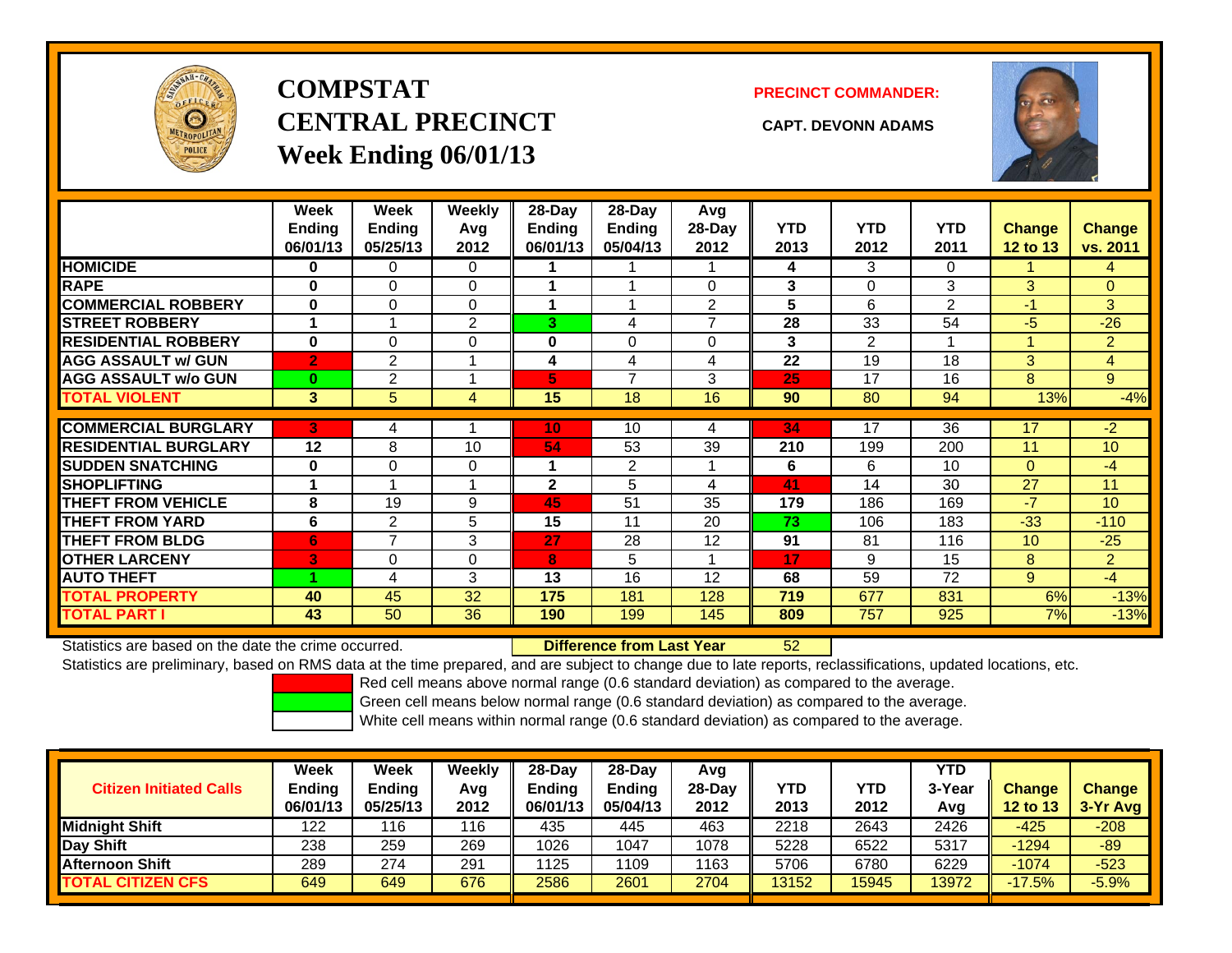

# **COMPSTATSOUTHSIDE PRECINCT CAPT. DEAN FAGERSTROMWeek Ending 06/01/13**

### **PRECINCT COMMANDER:**



|                             | Week<br><b>Ending</b><br>06/01/13 | Week<br>Ending<br>05/25/13 | Weekly<br>Avg<br>2012 | $28$ -Day<br>Ending<br>06/01/13 | $28-Day$<br><b>Ending</b><br>05/04/13 | Avg<br>$28-Day$<br>2012 | <b>YTD</b><br>2013 | <b>YTD</b><br>2012 | <b>YTD</b><br>2011 | <b>Change</b><br>12 to 13 | <b>Change</b><br>vs. 2011 |
|-----------------------------|-----------------------------------|----------------------------|-----------------------|---------------------------------|---------------------------------------|-------------------------|--------------------|--------------------|--------------------|---------------------------|---------------------------|
| <b>HOMICIDE</b>             | 0                                 | 0                          | 0                     | 0                               | 0                                     | 0                       | $\mathbf{2}$       | $\Omega$           | 3                  | $\overline{2}$            | $-1$                      |
| <b>RAPE</b>                 | 0                                 | $\Omega$                   | 0                     | 0                               | 0                                     | $\Omega$                | 3                  | $\mathfrak{p}$     | 3                  |                           | $\Omega$                  |
| <b>COMMERCIAL ROBBERY</b>   | 1                                 | $\Omega$                   |                       |                                 | $\Omega$                              | 3                       | 7                  | 16                 | 8                  | -9                        | $-1$                      |
| <b>STREET ROBBERY</b>       | $\bf{0}$                          |                            |                       | 3                               | 5                                     | 4                       | 9                  | 24                 | 30                 | $-15$                     | $-21$                     |
| <b>RESIDENTIAL ROBBERY</b>  | $\bf{0}$                          | $\Omega$                   | 0                     | $\bf{0}$                        | 0                                     |                         | $\mathbf{2}$       | 2                  | 6                  | $\Omega$                  | -4                        |
| <b>AGG ASSAULT w/ GUN</b>   | $\bf{0}$                          | $\Omega$                   | $\Omega$              |                                 | 2                                     |                         | 8                  | $\overline{7}$     | 3                  |                           | 5                         |
| <b>AGG ASSAULT w/o GUN</b>  | $\bf{0}$                          | 0                          |                       |                                 | 3                                     | 2                       | 17                 | 15                 | 10                 | $\overline{2}$            | $\overline{7}$            |
| <b>TOTAL VIOLENT</b>        | 1                                 |                            | 3                     | 6                               | 10                                    | 12                      | 48                 | 66                 | 63                 | $-27%$                    | $-24%$                    |
| <b>COMMERCIAL BURGLARY</b>  |                                   | $\overline{c}$             |                       | 14                              | 16                                    | 6                       | 27                 | 37                 | 14                 | $-10$                     | 13                        |
| <b>RESIDENTIAL BURGLARY</b> | 14                                | 8                          | 8                     | 35                              | 31                                    | 31                      | 166                | 160                | 134                | 6                         | 32                        |
| <b>SUDDEN SNATCHING</b>     | 0                                 | $\Omega$                   | $\Omega$              | 1                               | 2                                     |                         | 6                  | 5                  | 0                  |                           | 6                         |
| <b>SHOPLIFTING</b>          | 12                                | 15                         | 14                    | 61                              | 62                                    | 57                      | 271                | 320                | 353                | $-49$                     | $-82$                     |
| <b>THEFT FROM VEHICLE</b>   | 5                                 | 6                          | 8                     | 31                              | 33                                    | 33                      | 180                | 138                | 120                | 42                        | 60                        |
| <b>THEFT FROM YARD</b>      | $\mathbf 2$                       | $\overline{2}$             | 3                     | 8                               | 9                                     | 13                      | 39                 | 80                 | 71                 | $-41$                     | $-32$                     |
| <b>THEFT FROM BLDG</b>      | 5                                 | 9                          | 5                     | 23                              | 26                                    | 19                      | 101                | 106                | 96                 | -5                        | 5                         |
| <b>OTHER LARCENY</b>        | 4                                 | 0                          | $\Omega$              | 8                               | 4                                     | 2                       | 34                 | 10                 | 11                 | 24                        | 23                        |
| <b>AUTO THEFT</b>           | 4                                 |                            | 3                     | 11                              | 10                                    | 13                      | 54                 | 65                 | 49                 | $-11$                     | 5                         |
| <b>TOTAL PROPERTY</b>       | 47                                | 43                         | 43                    | 192                             | 193                                   | 173                     | 878                | 921                | 848                | $-5%$                     | 4%                        |
| <b>TOTAL PART I</b>         | 48                                | 44                         | 46                    | 198                             | 203                                   | 185                     | 926                | 987                | 911                | $-6%$                     | 2%                        |

Statistics are based on the date the crime occurred. **Difference from Last Year** 

-61

Statistics are preliminary, based on RMS data at the time prepared, and are subject to change due to late reports, reclassifications, updated locations, etc.

Red cell means above normal range (0.6 standard deviation) as compared to the average.

Green cell means below normal range (0.6 standard deviation) as compared to the average.

| <b>Citizen Initiated Calls</b> | Week<br><b>Ending</b><br>06/01/13 | Week<br><b>Ending</b><br>05/25/13 | Weekly<br>Avg<br>2012 | $28-Dav$<br><b>Ending</b><br>06/01/13 | $28$ -Dav<br><b>Ending</b><br>05/04/13 | Avg<br>28-Dav<br>2012 | YTD<br>2013 | YTD<br>2012 | <b>YTD</b><br>3-Year<br>Avg | <b>Change</b><br>12 to 13 | <b>Change</b><br>$3-Yr$ Avg |
|--------------------------------|-----------------------------------|-----------------------------------|-----------------------|---------------------------------------|----------------------------------------|-----------------------|-------------|-------------|-----------------------------|---------------------------|-----------------------------|
| <b>Midnight Shift</b>          | 79                                | 76                                | 91                    | 337                                   | 359                                    | 363                   | 1752        | 2098        | 1912                        | $-346$                    | $-160$                      |
| Day Shift                      | 208                               | 226                               | 239                   | 922                                   | 1054                                   | 956                   | 4902        | 6053        | 5317                        | $-1151$                   | $-415$                      |
| <b>Afternoon Shift</b>         | 216                               | 218                               | 253                   | 943                                   | 958                                    | 1012                  | 5061        | 5882        | 5375                        | $-821$                    | $-314$                      |
| <b>TOTAL CITIZEN CFS</b>       | 503                               | 520                               | 583                   | 2202                                  | 2371                                   | 2330                  | 11715       | 14033       | 2604                        | $-16.5%$                  | $-7.1%$                     |